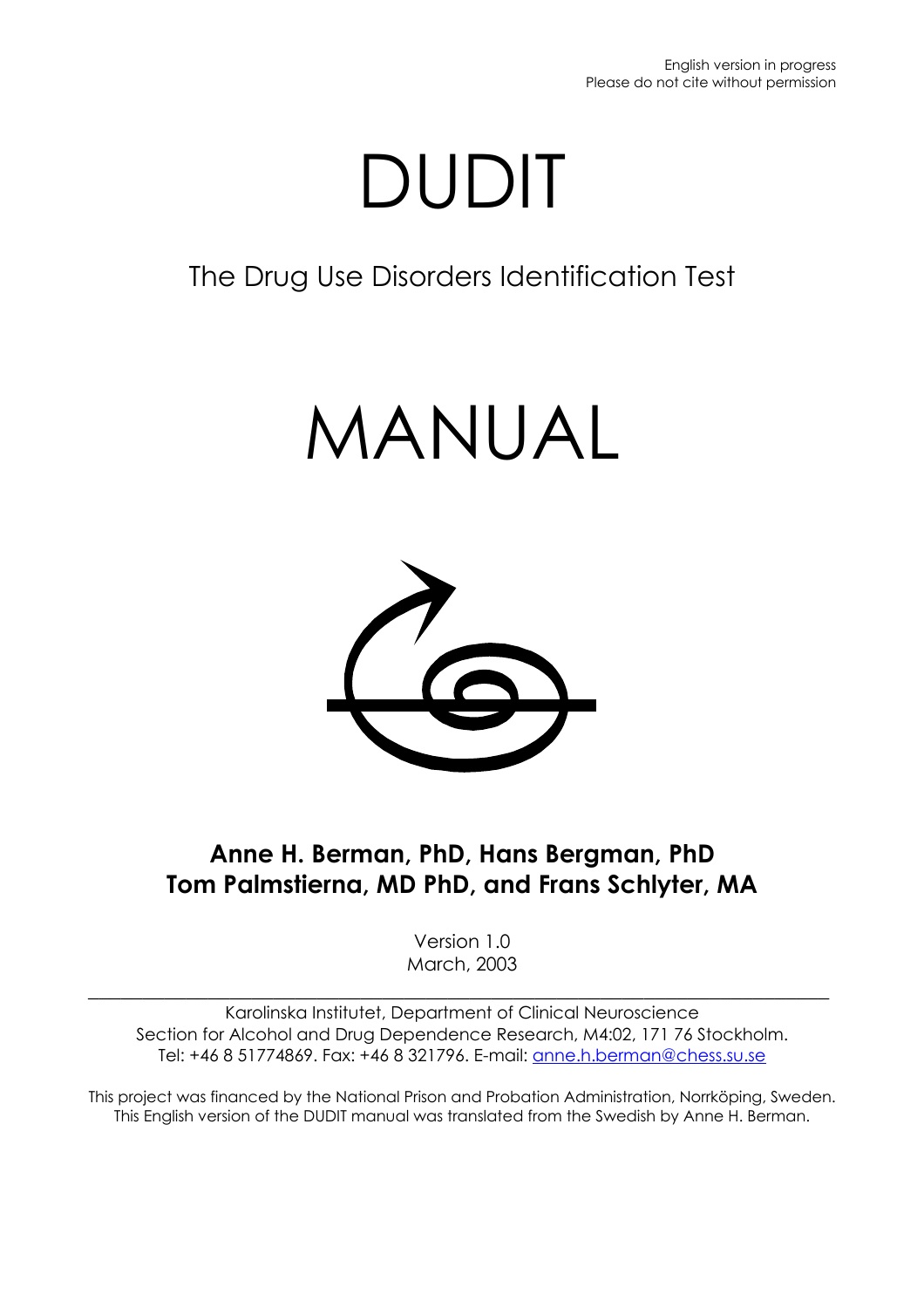## **Table of Contents**

| Figure 1 Assessment of drug-related problems in four steps with examples of       |  |
|-----------------------------------------------------------------------------------|--|
|                                                                                   |  |
| Figure 2 Diagnosis of drug problems according to the DSM-IV and ICD-10 diagnostic |  |
|                                                                                   |  |
|                                                                                   |  |
|                                                                                   |  |
|                                                                                   |  |
|                                                                                   |  |
|                                                                                   |  |
|                                                                                   |  |
|                                                                                   |  |
|                                                                                   |  |
|                                                                                   |  |
|                                                                                   |  |
|                                                                                   |  |
|                                                                                   |  |
|                                                                                   |  |
|                                                                                   |  |

Appendices:

- 1. DUDIT
- 2. T-scores for DUDIT
- 3. Quick scoring guide for DUDIT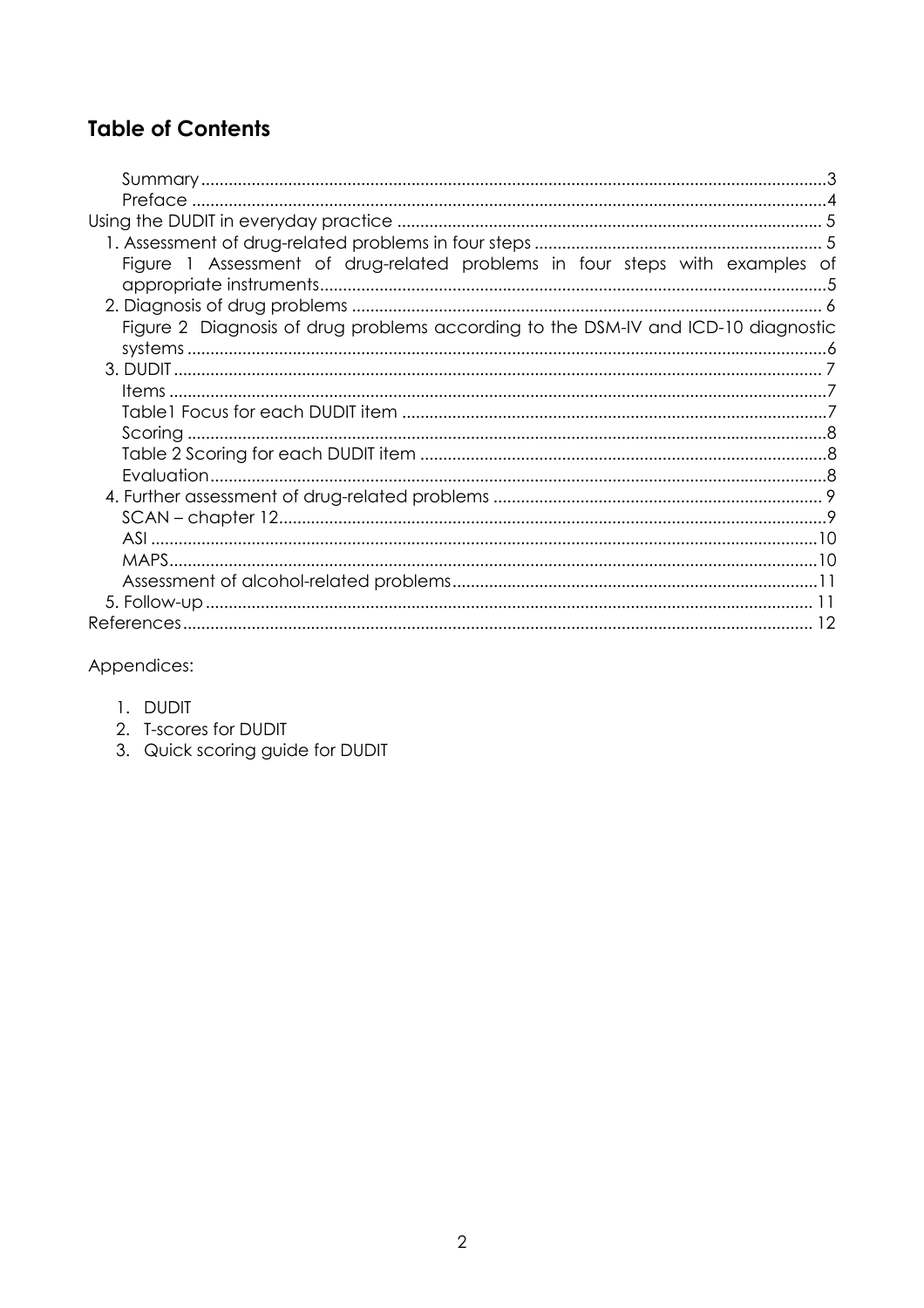#### <span id="page-2-0"></span>**Summary**

DUDIT – the Drug Use Disorders Identification Test – was developed as a parallel instrument to the AUDIT (Alcohol Use Disorders Identification Test) for identification of individuals with drug-related problems. This manual describes how the DUDIT can be used in settings where individuals who use drugs may be encountered. If you would just like to know how to evaluate DUDIT results, we refer you to Appendix 3, which is a quick scoring guide. If you would like to use the adjunct instrument, the DUDIT-E, a separate manual is available from the authors; see correspondence details on the first page.

This manual is about psychosocial indicators of drug problems. In the first section we describe a four-step model for assessing drug problems. The first step involves screening in order to identify individuals who already have drug-related problems, those who are in a risk zone and those who clearly do not have any such problems. The DUDIT is appropriate for use in this first stage of the assessment. The second section of the manual summarizes procedure and criteria for diagnosis of drug problems according to the two diagnostic systems currently in use - DSM-IV and ICD-10. The third section describes the contents of the DUDIT items and details how responses should be evaluated. In the fourth section we describe several instruments for continued assessment of drug problems identified in the first step of the assessment model. Further assessment of alcohol problems is also briefly described here. The fifth and final section is about following up the entire assessment procedure. A future version of the manual will also include a description of physical symptoms suggesting drug use as well as biological indicators of drug use.

The appendices show the DUDIT instrument, cut-off scores for evaluation of DUDIT responses, as well as a quick scoring guide.

If you would like to start using the DUDIT in your clinical or research setting, we ask you to contact us for an Acrobat Reader (pdf) file that you can use to print the instrument. Please observe that photocopying the instrument will not work well since the shaded areas of the questionnaire will disappear, thus increasing the risk for incorrect responses. Correspondence details are on the first page.

We hope that the DUDIT will be widely used in different settings, thus contributing to the knowledge base on individuals with drug-related problems. Since the DUDIT is an entirely new instrument, we would appreciate obtaining information on various types of clinical and international groups. If you have completed questionnaires or data files which you are willing to share with us, we would very much appreciate hearing from you. With time we hope to accumulate up-to-date information that will facilitate evaluation of DUDIT responses.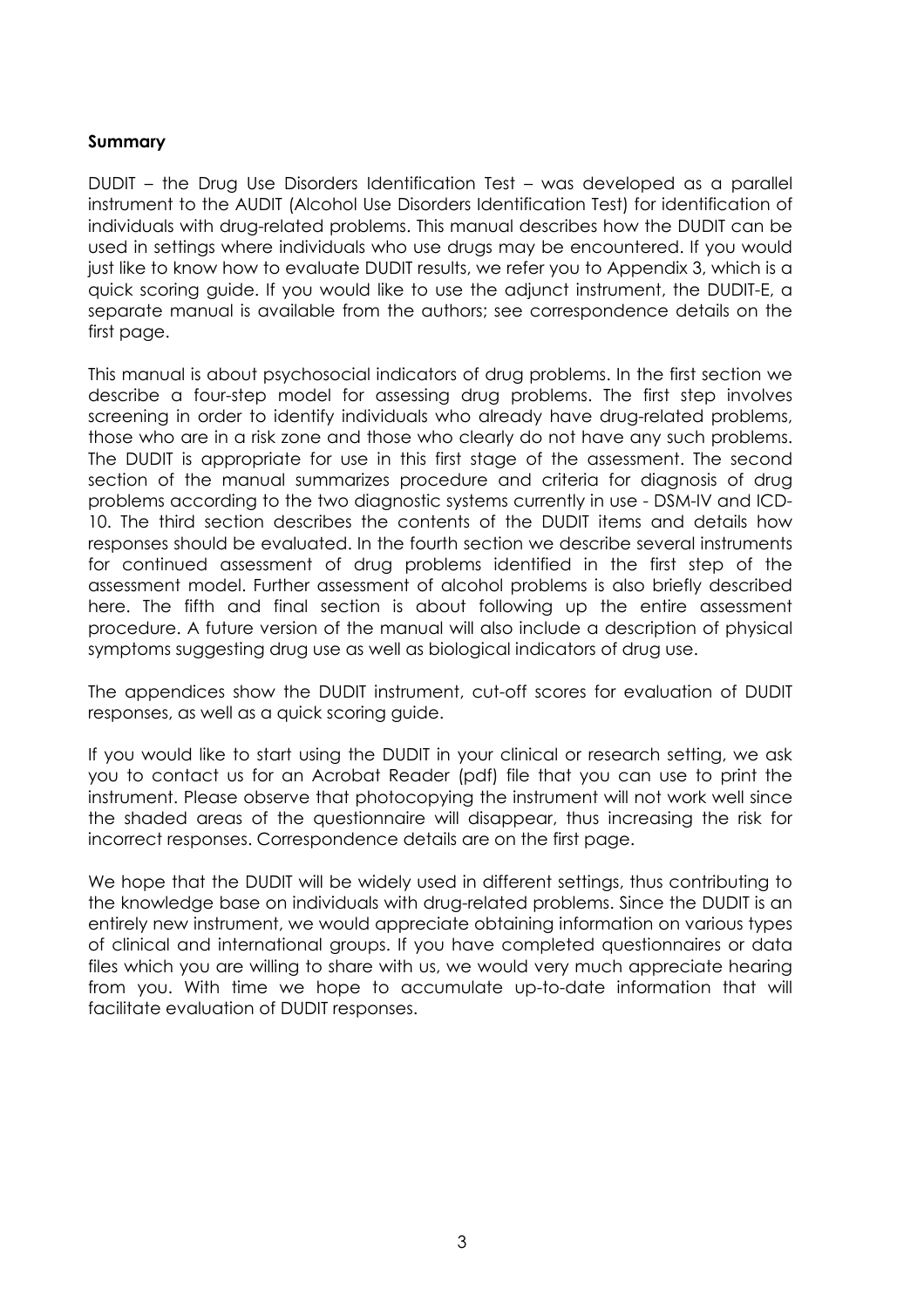#### <span id="page-3-0"></span>**Preface**

Our work with the DUDIT project was initiated thanks to Frans Schlyter's original idea and a generous research grant from the National Prison and Probation Administration in Sweden. The project was led by Professor Hans Bergman at the Department of Clinical Neuroscience, Section for Alcohol and Drug Dependence Research at Karolinska Institutet. The project was implemented by Anne H. Berman, PhD, licensed psychologist, with active involvement from Tom Palmstierna, MD, PhD, Karolinska Institutet.

The DUDIT was developed in three phases. The first phase involved an analysis of completed pilot questionnaires on drug use (AUDRUG), a literature review of existing questionnaires on drug-related problems and the generation of three test questionnaires. The three test questionnaires were tested with 21 respondents who were identified drug users. At the end of the first phase we generated two questionnaires: the 11-item DUDIT and the 54-item DUDIT-E with extra items on drugrelated issues. In the second phase of development, we evaluated the DUDIT:s psychometric characteristics on the basis of diagnostic interviews with 154 drug-using prison inmates and detoxification unit patients. In the third phase, we produced reference values for DUDIT based on a random sample of 1500 individuals from the general population. Reliability coefficients and T-scores were calculated. More information on the development of the DUDIT is available in Berman, Bergman, Palmstierna & Schlyter (2004). The DUDIT project has resulted in the creation of two easy-to-use, easy-to-evaluate self-report instruments that give a quick overview of possible drug-related problems of the respondent.

Many people have been involved in the different phases of the project, contributing their time and wisdom. Michael Bransome, MD, the WHO-authorized translater of the SCAN, has given invaluable training, help and advice in adapting Chapter 12 of the SCAN for use in the project. Special thanks are due to the SCAN-interviewers from the second phase of the project: Stockholm probation officers Agneta Säfbom, Annika Hörnsten, Sinnikka Jyllhä and Kerstin Lindblom, Gothenburg probation officers Anna Axelsson, Bodil Hellberg, Inger Bauder, Fredrik Ullvén, Susanne Svensson and Maria Engström, and last but not least, Stockholm Addiction Center interviewers Eva Persson and Catarina Norrman.

During the course of the project valuable comments were given by Johan Franck, MD, PhD, Peter Wennberg, PhD, Lars Forsberg, PhD, Ulric Hermansson, PhD, and psychologist and PhD candidate Anders Andrén. Invaluable practical help was provided by Håkan Källmén, PhD during the fourth phase of the project, which required large-scale scanning and T-score calculation. Many thanks also to Gunnar Hilm, who has consistently and patiently helped us with the layout and graphic design for the DUDIT, as well as all manner of unexpected computer problems. Finally, many thanks also to Irma Bergersson who always responds to problems with a solution-focused approach.

Anne H. Berman och Hans Bergman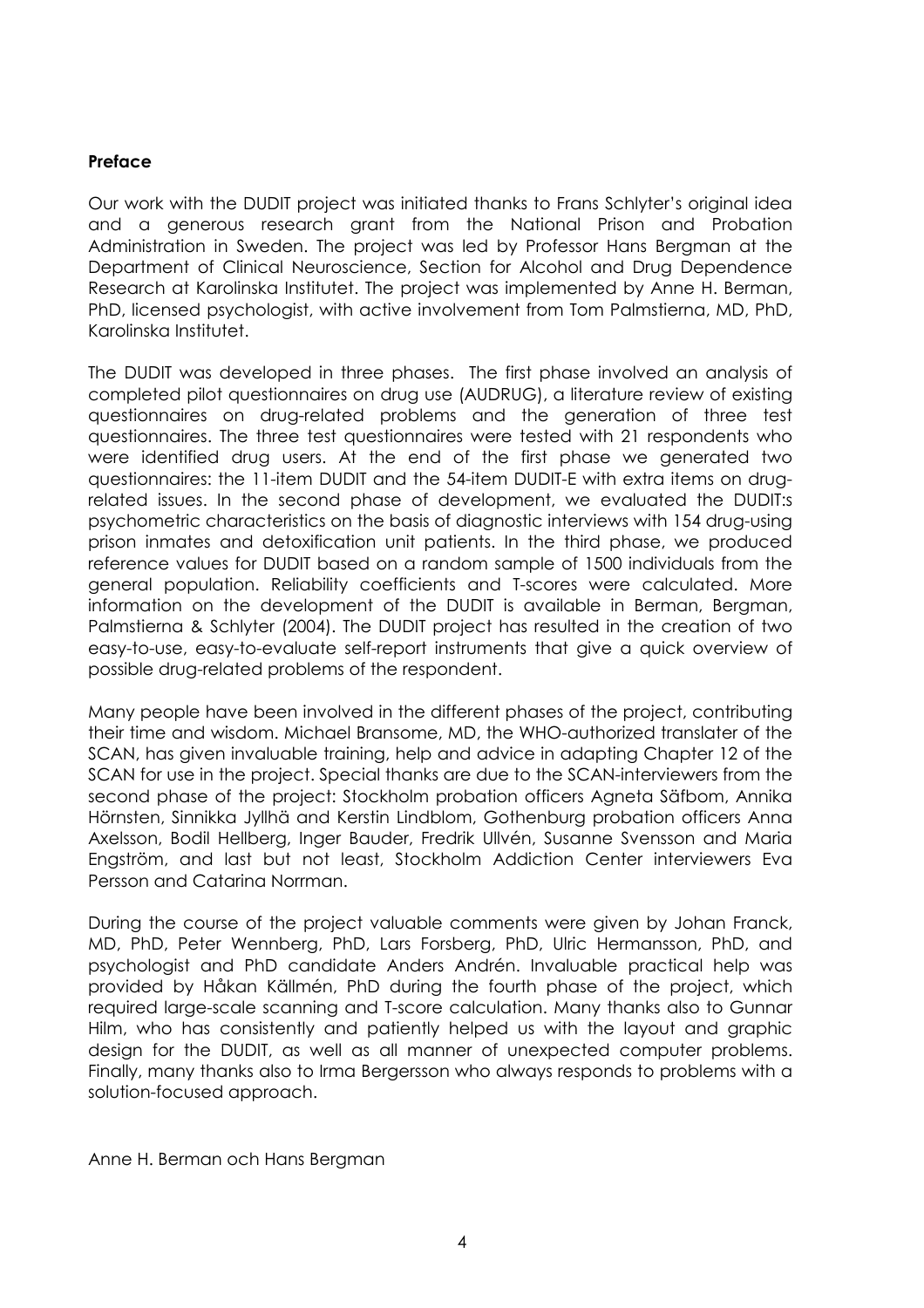# <span id="page-4-0"></span>Stockholm, March 25, 2003 **Using the DUDIT in everyday practice**

#### **1. Assessment of drug-related problems in four steps**

The purpose of developing the DUDIT was to create a screening instrument for drugrelated problems that would function as a parallel instrument to the AUDIT, the internationally known WHO-initiated screening instrument for alcohol-related problems. Screening instruments are part of the first step in an assessment procedure (see Figure 1).



**Figure 1** Assessment of drug-related problems in four steps with examples of appropriate instruments

The purpose of the first step in the assessment process is to screen for the individuals having the problem that the treatment provider is interested in assessing, treating or referring elsewhere. At this stage, the DUDIT serves as a valuable instrument that will identify individuals who appear to have a drug problem or drug dependence, as well as screening out those who do not have such problems. Alcohol-related problems can be assessed by the AUDIT (Babor et al., 2001). Step 2 – problem assessment – involves a deeper analysis of the extent and nature of the problem. The DUDIT-E can be used at this step to give both client and treatment provider a sense of the drug-related issues that could be focused upon in later treatment. At both Step 1 and Step 2 the assessment can be complemented by tests of biological markers.

In Step 3, the assessment is expanded to include in-depth diagnosis as well as exploration of life areas outside the use of drugs. At this stage, chapters 11 (alcohol) and 12 (drugs) of the SCAN (WHO, 1999) or the substance abuse section of the SCID (First et al., 1997) can be used for diagnosis of substance abuse or dependence. The entire SCAN or SCID can be used for full mental health status examination. The Addiction Severity Index (ASI; McLellan et al., 1992) can be useful for expanding on the depth of problems and treatment needs in seven life areas. With the ASI Feedback Form (AFF), the client and treatment provider can easily gain greater clarity about which areas in the client's life most urgently require change. With the help of MAPS (Öberg & Sallmén, 1999), clarification about the level of motivation for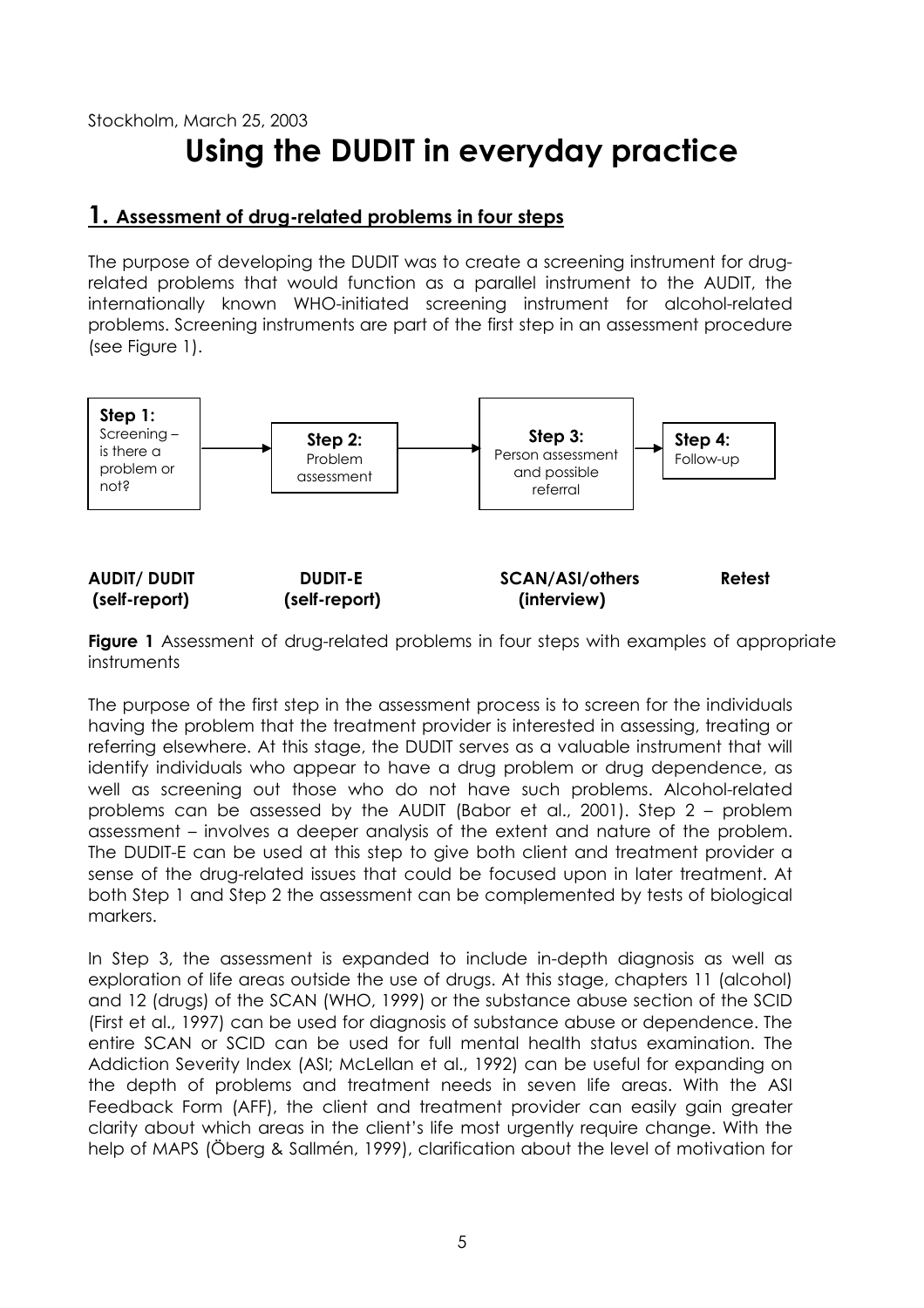<span id="page-5-0"></span>change can be obtained. In Step 4, the assessment procedure is followed up after a specified time frame with re-testing of treatment results, even when the client has been referred elsewhere for treatment.

# **2. Diagnosis of drug problems**

Two diagnostic systems are currently used in standard addiction treatment – the DSM-IV and the ICD-10. Both systems detail a number of criteria that need to be fulfilled in order for drug use to be diagnosed as harmful use or dependence. According to both systems, drug use can occur that does not necessarily lead to the negative effects that characterize drug-related problems. Various levels of drugrelated problems can be tied to the use of different drugs. Figure 2 illustrates this graphically.



**Figure 2** Diagnosis of drug problems according to the DSM-IV and ICD-10 diagnostic systems

The two diagnostic systems involve slightly different criteria for defining a drug problem. **Substance abuse according to DSM-IV** exists if drug use has occurred at least once a month over a period of 12 months *and* at least one of the following negative consequences has occurred:

- 1. Legal consequences
- 2. Persisting drug use despite obvious harm
- 3. Inability to perform daily duties
- 4. Repeated risky behavior

The more serious diagnosis of **substance dependence according to the DSM-IV** is set if drug use has occurred at least once a month over a period of 12 months *and* at least three of the following seven signs are present:

- 1. Loss of control inability to stop using drugs in general
- 2. Loss of control uncontrolled use on single occasions
- 3. Drugs are the highest priority
- 4. Drug use requires considerable time to acquire, use, and recover
- 5. Development of tolerance
- 6. Persisting drug use despite physical or mental harm
- 7. Drug use in order to eliminate or relieve withdrawal symptoms

**Harmful use according to ICD-10** exists if drug use has lasted for at least one month *and* mental *or* physical harm has occurred. The more serious diagnosis of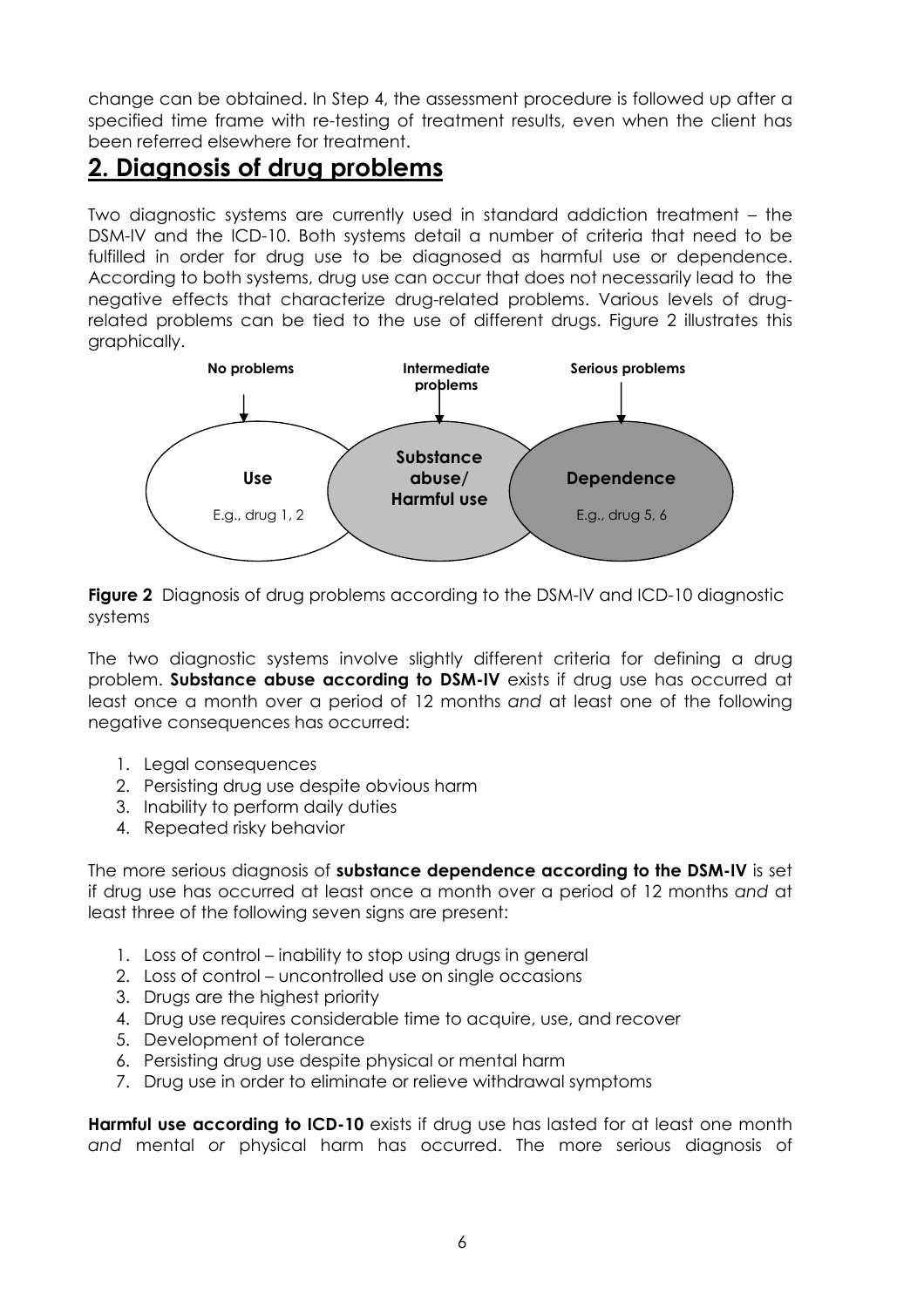<span id="page-6-0"></span>**dependency syndrome according to ICD-10** is set if drug use has lasted for at least one month *and* at least three of the following six signs occur at the *same time*:

- 1. Craving, desire
- 2. Loss of control (unspecified)
- 3. Inability to perform daily duties, giving drugs highest priority and spending time obtaining, using and recovering from drugs
- 4. Development of tolerance
- 5. Persisting drug use despite physical or mental harm
- 6. Withdrawal symptoms and drug intake in order to eliminate or relieve withdrawal symptoms

One individual can use drugs in several diagnostic categories and diagnostic definitions may differ according to the system used. For example, according to DSM-IV, one 28-year old man in our sample was dependent on cannabis, sedatives, cocaine and hallucinogens, abused amphetamines, and used opiates without fulfilling any criteria for abuse or dependence. According to ICD-10, this man was dependent on cannabis, sedatives, cocaine and hallucinogens, but his use of amphetamines and opiates did not fulfill diagnostic criteria.

Complete diagnosis of the drug problem can be accomplished by means of an interview. The interview generally is appropriate during stage 3 of the assessment process. See section 4 below for a brief description of appropriate interview schedules for diagnosis.

# **3. DUDIT**

#### **Items**

The DUDIT (Drug Use Disorders Identification Test, see Appendix 1) consists of 11 items. The purpose of the DUDIT-items is to identify use patterns and various drug-related problems. Table 1 shows the focus of each item. Please note that we ask you to only use the DUDIT items in the copyrighted layout that you find in the Appendix and which is available in an Acrobat Reader (pdf) file upon request (see correspondence details on first page).

**Table1** Focus for each DUDIT item

| Nr.            | Item                                                                                                                        | Focus                       |
|----------------|-----------------------------------------------------------------------------------------------------------------------------|-----------------------------|
|                | How often do you use drugs other than alcohol?<br>(See list of drugs on back side.)                                         | Frequency per<br>week/month |
| $\overline{2}$ | Do you use more than one type of drug on the same occasion?                                                                 | Polydrug use                |
| $\overline{3}$ | How many times do you take drugs on a typical day when you <b>Frequency per day</b><br>use drugs?                           |                             |
| $\overline{4}$ | How often are you influenced heavily by drugs?                                                                              | <b>Heavy use</b>            |
| 5              | Over the past year, have you felt that your longing for drugs was <b>Craving</b><br>so strong that you could not resist it? |                             |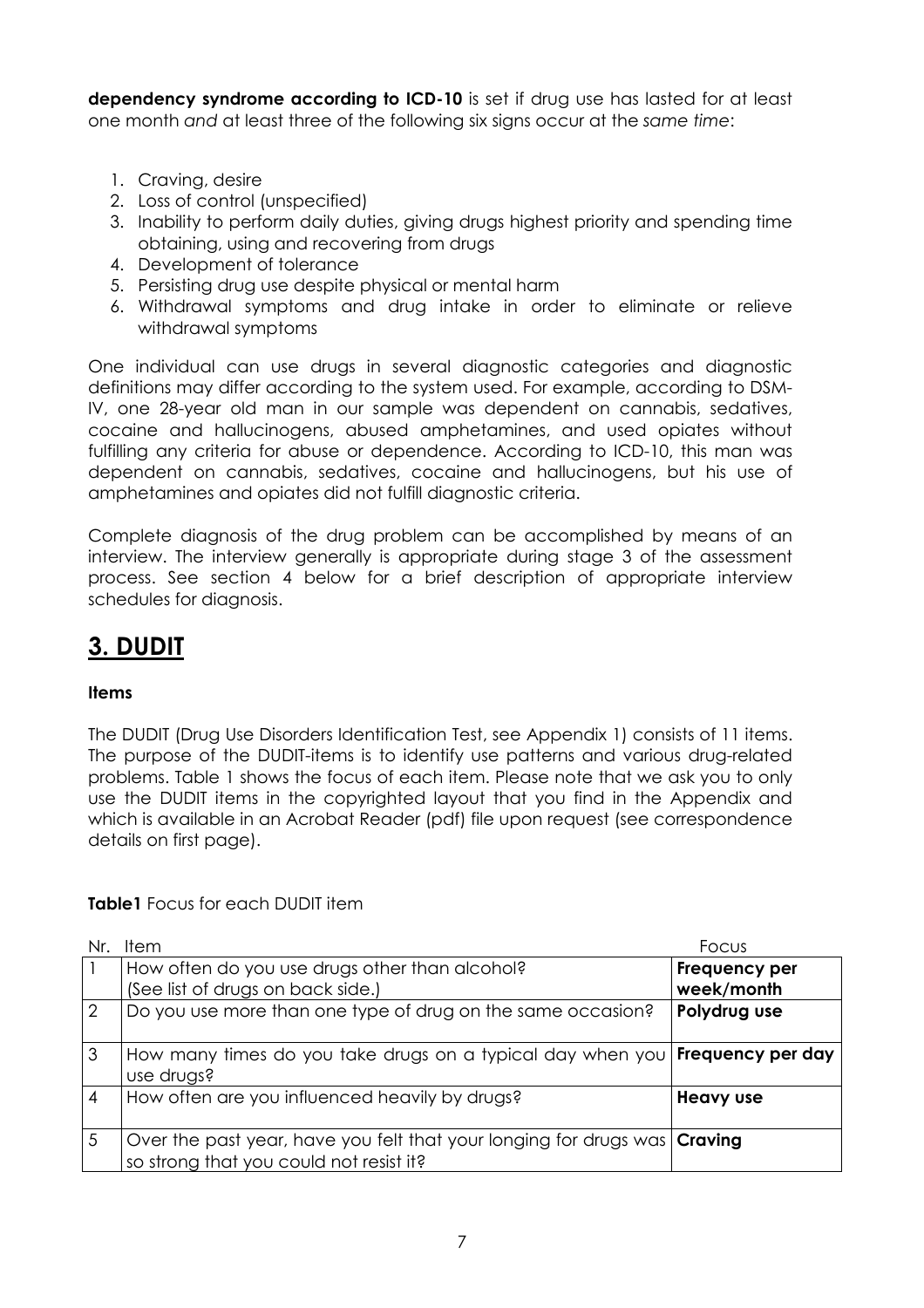<span id="page-7-0"></span>

| 6               | Has it happened, over the past year, that you have not been <b>Loss of control</b><br>able to stop taking drugs once you started?                                                          |            |
|-----------------|--------------------------------------------------------------------------------------------------------------------------------------------------------------------------------------------|------------|
|                 | How often over the past year have you taken drugs and then <b>Priorization of drug</b><br>neglected to do something you should have done?                                                  | <b>use</b> |
| 8               | How often over the past year have you needed to take a drug <b>"Eye-opener"</b><br>the morning after heavy drug use the day before?                                                        |            |
| 9               | How often over the past year have you had guilt feelings or $a  $ Guilt feelings<br>bad conscience because you used drugs?                                                                 |            |
| 10 <sup>°</sup> | Have you or anyone else been hurt (mentally or physically)   <b>Harmful use</b><br>because you used drugs?                                                                                 |            |
| 11              | Has a relative or a friend, a doctor or a nurse, or anyone else, <b>Concern from</b><br>been worried about your drug use or said to you that you should <b>others</b><br>stop using drugs? |            |

#### **Scoring**

The DUDIT was developed as a parallel instrument to the AUDIT, and both instruments are similarly scored. The DUDIT scoring method is presented in Table 2.

**Table 2** Scoring for each DUDIT item

| ltems | Scoring       |
|-------|---------------|
| 1-9   | 0, 1, 2, 3, 4 |
| 10-11 | 0.2.4         |

The maximum score for the DUDIT items is 44 points  $(11 \times 4)$ . Sum up the points for each item. The result is the DUDIT score.

#### **Evaluation**

When the DUDIT is used in a group where one does not expect to find many drug users, we suggest that *men with drug-related problems* be identified at a cut-off score of 6 or more. *Women with drug-related problems* are identified at a cut-off score of 2 points or more. Corresponding scores for the AUDIT are 8 points for men and 6 points for women (of a maximum of 40 points).

These cut-off scores are based on our DUDIT study of drug use among the Swedish general population. The cut-off scores have been placed at two standard deviations from the mean score on the DUDIT; in other words, at a T-score of 70 points where 50 is the mean and each standard deviation equals 10 points. The T-score values between 50 and 100 for the Swedish population sample are shown in Appendix 2 for men and women in different age groups. At the time of this writing, the DUDIT has been tested in two population samples, one the random sample of 1500 respondents from the general population, and the other a sample of 154 individuals from the Prison and Probation Administration and from a detoxification unit at the Stockholm Addiction Center. The latter sample was one with a very high prevalence of drugrelated problems.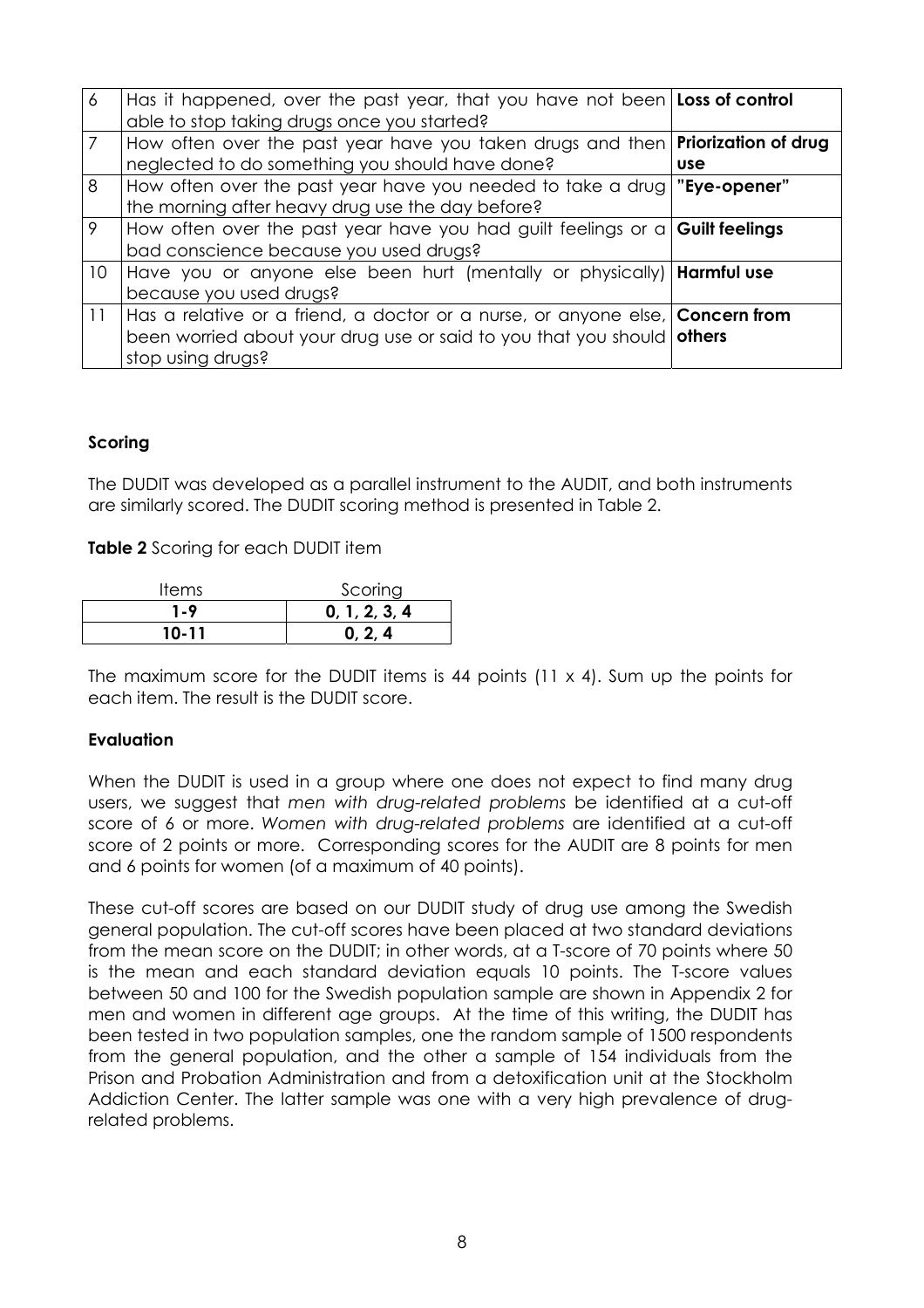<span id="page-8-0"></span>The DUDIT was developed with the intention of being applied in groups where the prevalence of drug use is considerably lower, e.g., in schools, primary care, employee assistance, social services, psychiatry and other settings. The DUDIT has not yet been validated in these groups. More data need to be collected in order to make reliable recommendations on specific cut-off scores for sub-groups. With regard to the above, the cut-off scores that we recommend are highly preliminary. The table in Appendix 2 shows T-scores for men and women in three different age groups, indicating further differentiation of possible cut-off scores. In addition, cut-off scores can be adjusted to one or three standard deviations from the means presented in Table 2, according to the respondents' characteristics.

In the high-prevalence group which we have studied, the cut-off score for drug dependence with a sensitivity of 90% according to both DSM-IV and ICD-10 is 25 points; specificity is 78% for DSM-IV diagnoses and 88% for ICD-10. Sensitivity reflects the proportion of individuals identified by the DUDIT as dependent in the first stage of the screening procedure, who later are confirmed as drug dependent by diagnostic interviews. Specificity reflects the proportion of individuals screened out as not dependent in the first stage, and who in our study later were confirmed as not dependent.

**Summary:** If a male client shows a score of 6 or more points, he probably has drugrelated problems – either *substance abuse/harmful use* or *dependence*. A woman with a score of 2 or more points probably has drug-related problems. If a client (both sexes) shows a score of 25 points or more, it is highly probable that he or she is *dependent* on one or more drugs.

## **4. Further assessment of drug-related problems**

When signs of drug-related problems have been identified by means of the DUDIT and confirmed with the DUDIT-E (see Figure 1), more information is needed prior to decision-making on treatment referral. We have had positive experiences with three interview schedules that elaborate on personal problems beyond specific drugrelated areas. For in-depth diagnosis of drug-related problems, we recommend chapter 12 of the SCAN. For investigation of problems in other life areas, we recommend the ASI. For detailed analysis of motivation to change in various problem areas we recommend the innovative MAPS interview schedule (Öberg & Sallmén, 1999).

Individuals who are substance abusers generally also use alcohol as one of their drugs of choice. Assessment of drug use should always be complemented by thorough assessment of alcohol use. Recommendations for suitable instruments are the AUDIT, as well as chapter 11 of the SCAN.

The next section briefly describes the SCAN, the ASI and MAPS.

#### **SCAN – chapter 12**

SCAN (Schedules for Assessment in Neuropsychiatry) is an interview schedule developed by the WHO for diagnosis of psychiatric problems. The entire interview schedule consists of 21 chapters but individual chapters on particular disorders can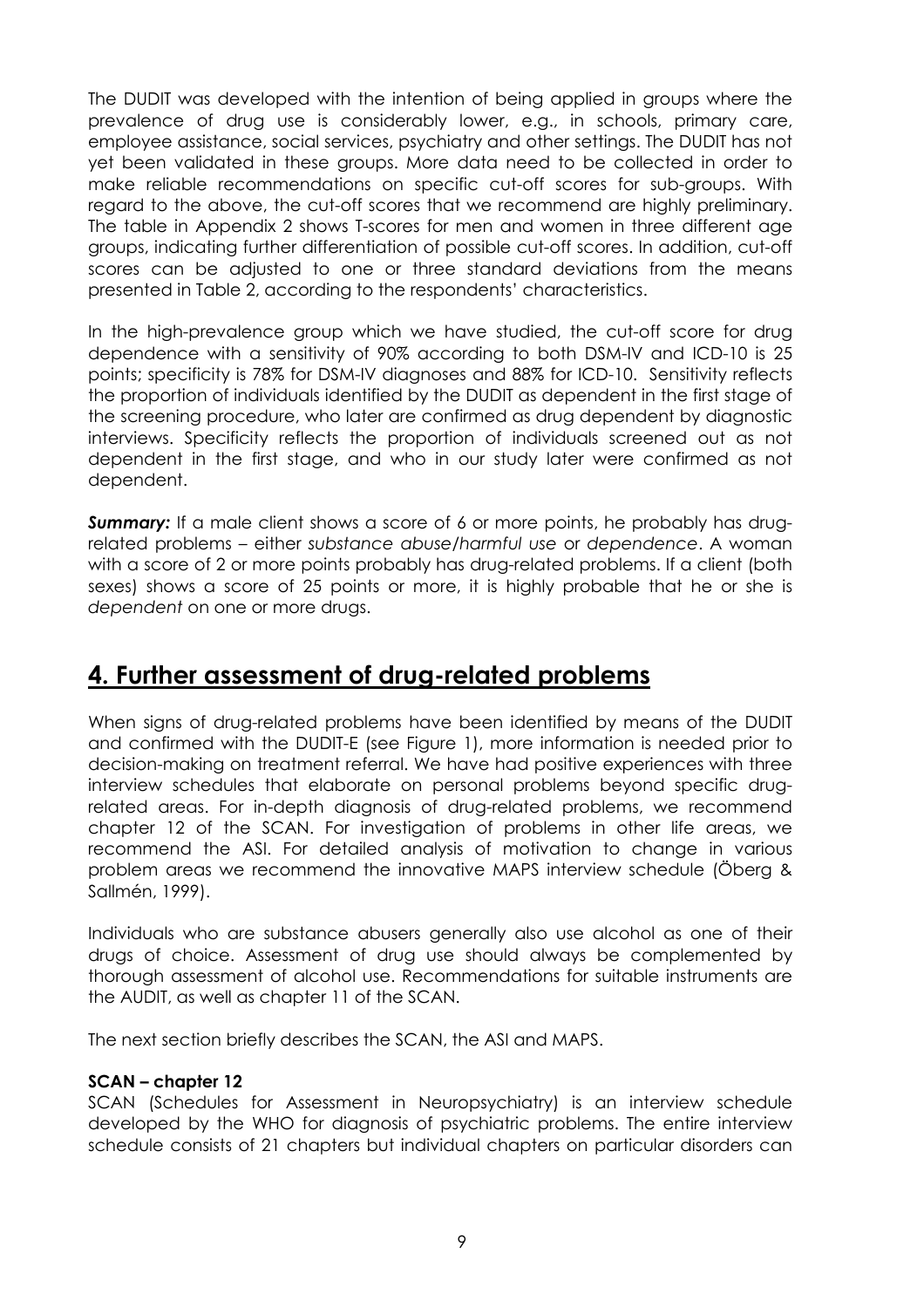<span id="page-9-0"></span>be used independently. We used chapter 12 on substance abuse for psychometric evaluation of the DUDIT. The SCAN text can be edited to a certain extent and we created a user-friendly version of chapter 12 for our study, with a feedback form for diagnosis of the various drugs used by the respondent. The interview takes 20-60 minutes and covers detailed information on the drugs used, the method of ingestion and criteria for diagnosis of drug-related problems. The SCAN results can be entered into a computer program, available from the WHO, which generates DSM-IV and ICD-10 diagnoses based on algorithms.

#### **ASI**

The Addiction Severity Index (ASI) can appropriately be used for matching treatment interventions to client characteristics, for follow-up and evaluation of treatment programs, and for epidemiologically-oriented characterization of and comparison between drug using groups. The interview schedule can also be used for allocation of resources based on an analysis of aid and treatment needs in various problem areas. The ASI contains 180 questions giving in-depth information on seven areas that are particularly important in the addiction treatment context: physical health, work and self-support, alcohol and drug use, criminality/anti-social behavior, family and social relations as well as family history of psychological health. The interview takes about an hour. The follow-up version is somewhat shorter. The ASI is not only a method for assessing clients' problem areas: it builds a basis for working with clients based on the seven problem areas. One important characteristic of the ASI is that the degree of problem severity and the need for help/treatment is based on feedback from both the client and the interviewer. The ASI also includes other indicators of problem areas: a load index is calculated based on the most "objective" questions in each area, and on the client's assessment on how worried or troubled they have been by the problem over the past 30 days, as well as how great the need for help is perceived to be. At the end of the interview, the interviewer also assesses the perceived reliability of the client's responses in each of the seven areas. An example of an aggregated client description is available in Andrén, Bergman, Schlyter & Laurell (2001). ASI has been psychometrically tested for validity and reliability and has become extremely popular in both Europe and the U.S. ASI can be viewed as the standard assessment instrument in current research and clinical care of alcohol and drug users.

#### **MAPS**

MAPS (Monitoring Area and Phase System) is a method for identifying a client's stage of change, i.e., his or her readiness to change problem behaviors (Prochaska & DiClemente, 1986). This instrument is preferably used as an adjunct to the ASI: the MAPS identifies the client's attitude towards the problems in each life area identified by the ASI.

MAPS consists of four modules:

- MAPS-unit analyses the conditions for providing care in each ASI area, as well as in each phase of change in the client. The unit's resources are thus described in the same dimensions as the client's problems
- MAPS-in is an intake interview that covers basic administrative data and identifies the stage of change in each ASI area. In addition, it identifies which phase of change can realistically be attained as a treatment goal, in view of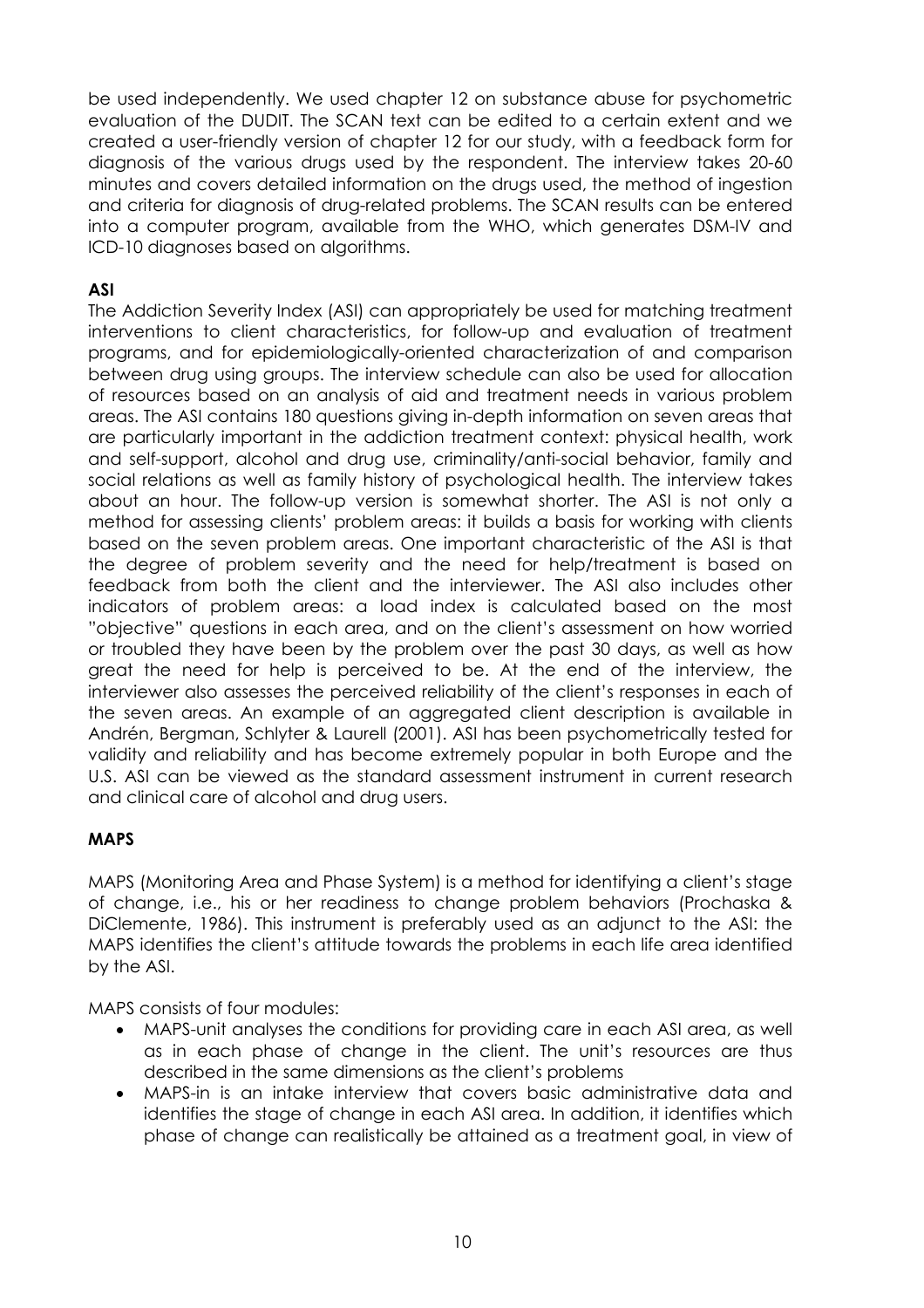<span id="page-10-0"></span>resources, problem severity, timing of the intake interview, and the length of proposed treatment.

- MAPS-out describes the interventions given, the client's situation at discharge, as well as the stage of change at treatment termination (these are treatment outcomes).
- MAPS-up complements ASI post-treatment assessment by documenting treatment interventions given after discharge, as well as measuring stage of change at the follow-up interview.

The intake interview takes 20-60 minutes, the discharge interview takes about 25-40 minutes, and the follow-up interview takes about 30 minutes.

#### **Assessment of alcohol-related problems**

A number of instruments are available for evaluating the existence of alcoholrelated problems. The screening instrument of choice is the AUDIT, and diagnosis can be set with chapter 11 of the SCAN or the substance use section of the SCID. The AUDIT is a natural complement to the DUDIT. International experience indicates the AUDIT has very good psychometric characteristics and is a reliable and valid screening instrument. A total of 10 items on alcohol habits and alcohol-related problems are included. The cut-off score for positive screening is 8 points for men and 6 for women. Comparative data from several population samples are available (see Bergman & Källmén, 2003, for Swedish data).

Instruments are also available for the self-report type of information needed in Step 2 of the assessment procedure, such as drinking habits, reasons for drinking and various types of alcohol-related problems. The AVI-R-2, based on the Alcohol Drinking Inventory, is the recommended Swedish-language instrument at this stage (Bergman et al., 2002). For English-language instruments we refer you to the literature.

# **5. Follow-up**

Follow-up in Step 4 of drug-related problem assessment (see Figure 1), occurs after a certain time has passed since the completion of Steps 1-3. The timing of the follow-up - 1, 3, 6, or 12 months after the beginning of the assessment procedure – should be chosen based on clinical judgment at the local clinic. It is important to keep in mind that follow-up is partly based on documentation recorded during the treatment process. When data are missing from this period, a reliable follow-up becomes more difficult. In order to identify client changes, it is important that the same instruments used in the initial assessment are available at follow-up. These data can serve as a basis for evaluation research on the treatment interventions given. The follow-up version of ASI could also be used at this stage. With time, the results can be presented to the treatment providers as well as to the clients, so the whole assessment process attains the status of a narrative, with a beginning, a middle and an end, where the client is the major character and the treatment provider is his or her professional companion.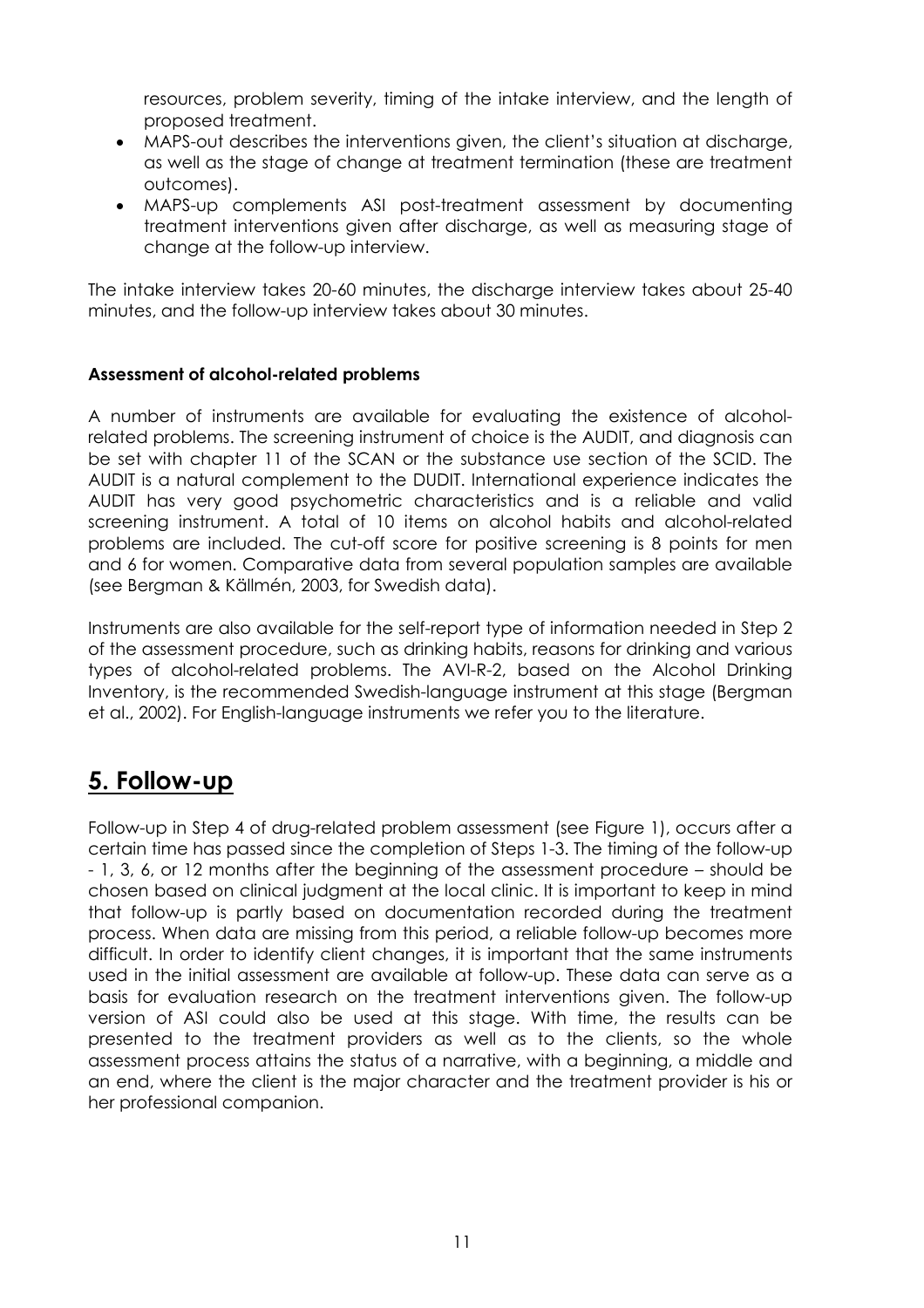# <span id="page-11-0"></span>**References**

Andrén, A., Bergman, H., Schlyter, F. & Laurell, H. (2001) Psykosocial kartläggning av rattfyllerister med hjälp av ASI-metoden: Ny intervjumetod lämplig för att para ihop rätt behandling med rätt klient. [Psycho-social mapping of DUI offenders with the ASI: a new interview method for matching clients to treatment.] *Läkartidningen* [Journal of the Swedish Medical Association], 98, 3426-3432.

Babor, T. F., Higgins-Biddle, J. C., Saunders, J. B., & Monteiro, M. G. (2001). *AUDIT The Alcohol Use Disorders Identification Test: Guidelines for Use in Primary Care*. Geneva: World Health Organization.

Bergman, H., Wennberg, P., Hammarberg, A., Hubicka, B. & Berglund, M. (2002) AVI-R-2 (Alkoholvaneinventoriet-reviderad version–2): Ett frågeformulär för bedömning vid alkoholproblem. [AVI-R-2 (Revised Drinking Habits Inventory, version 2): A questionnaire for assessment of alcohol problems]. Manual. Stockholm: Karolinska Institutet.

Bergman, H. & Källmén, H. (2003) Svenska kvinnor har fått mer riskfyllda och skadligare alkoholvanor: Undersökning av förändringar i svenskarnas alkoholvanor 1997-2001. [Swedish women show more risky and harmful drinking habits: A study of changes in the drinking habits of Swedes, 1997-2001]. *Läkartidningen* [Journal of the Swedish Medical Association], 100, 1028-1035.

Berman, A. H., Bergman, H., Palmstierna, T., & Schlyter, F. (2004). Evaluation of the Drug Use Disorders Identification Test (DUDIT) in Criminal Justice and Detoxification Settings and in a Swedish Population Sample. *European Addiction Research* (forthcoming).

First, M. B., Spitzer, R. L., Gibbon, M., & Williams, J. B. (1997). *Structured Clinical Interview for DSM-IV™ Axis I Disorders (SCID-I), Clinician Version*. Washington: American Psychiatric Publishing, Inc.

McLellan, A. T., Kushner, H., Metzger, D., Rogers, P., Smith, I., et al. (1992). The fifth edition of the Addiction Severity Index. *Journal of Substance Abuse Treatment, 9*(3), 199-213.

Öberg, D., & Sallmén, B. (1999). *MAPS - svensk manual [MAPS - Swedish manual].*Unpublished manuscript.

Prochaska, J.O., and DiClemente, C.C. (1986) Toward a comprehensive model of change. In: Miller, W.R., and Heather, N., eds. Treating Addictive Behaviors: Processes of Change. New York: Plenum Press, pp. 3-27.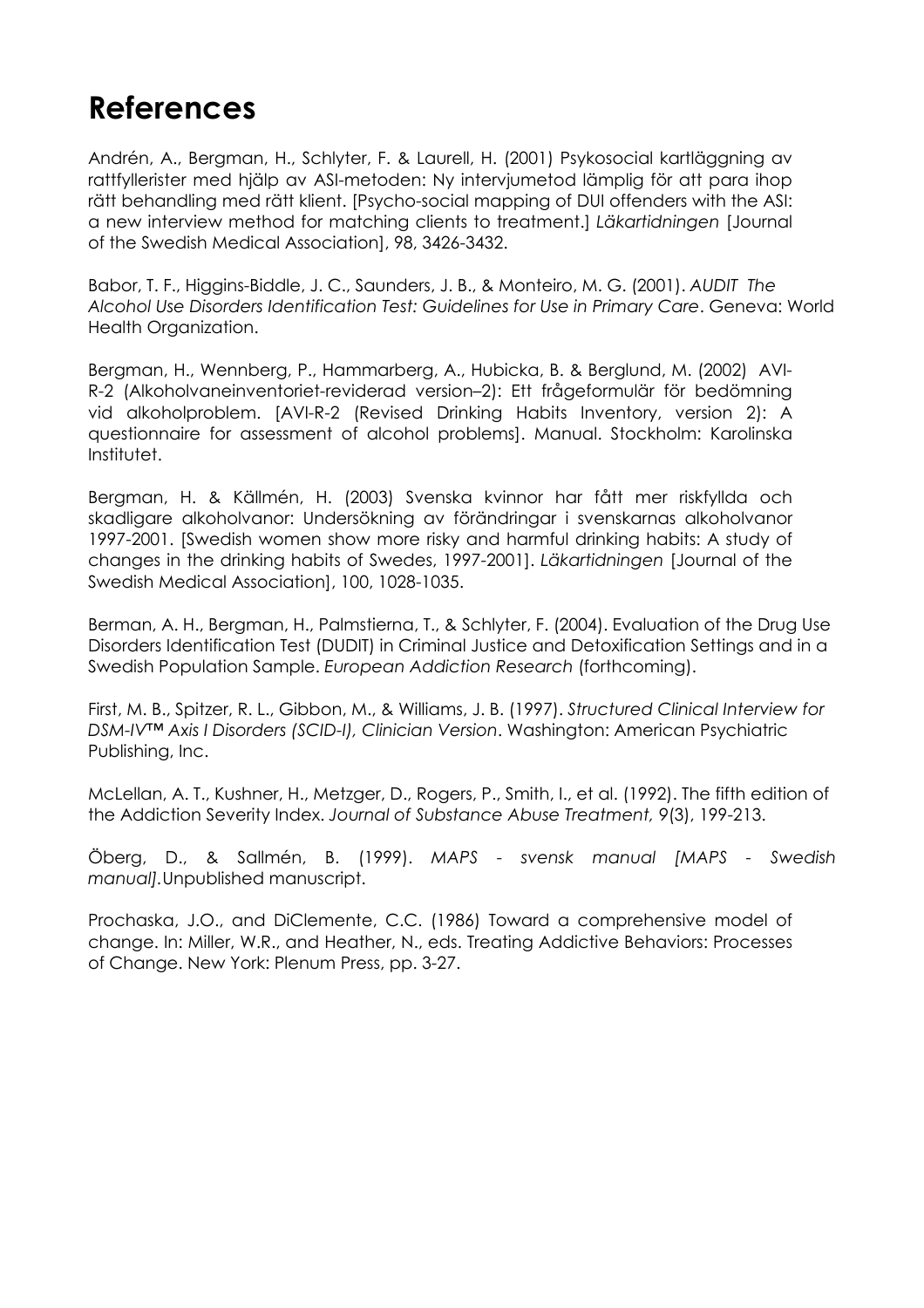#### $\sim 10^{-5}$  $\overline{1}$

#### DUDIT Drug Use Disorders Identification Test

**Here are a few questions about drugs.** Please answer as correctly and honestly as possible by indicating which answer is right for you.

| Man<br>Woman                                                                                                                                                    |                               |                                 | Age                                        |                                           |                                                |
|-----------------------------------------------------------------------------------------------------------------------------------------------------------------|-------------------------------|---------------------------------|--------------------------------------------|-------------------------------------------|------------------------------------------------|
| 1. How often do you use drugs<br>Never<br>other than alcohol?<br>(See list of drugs on back side.)                                                              | Once a month or<br>less often |                                 | 2-4 times<br>a month                       | 2-3 times<br>a week                       | 4 times a week<br>or more often                |
| 2. Do you use more than one<br>Never<br>type of drug on the same<br>occasion?                                                                                   | Once a month or<br>less often |                                 | 2-4 times<br>a month                       | 2-3 times<br>a week                       | 4 times a week<br>or more often                |
| 3. How many times do you take drugs<br>on a typical day when you use drugs?                                                                                     | $\overline{0}$                | $1 - 2$                         | $3 - 4$                                    | $5-6$                                     | 7 or more                                      |
| 4. How often are you influenced heavily<br>by drugs?                                                                                                            | Never                         | Less often than<br>once a month | Every<br>month                             | Every<br>week                             | Daily or almost<br>every day                   |
| 5. Over the past year, have you felt<br>that your longing for drugs was so<br>strong that you could not resist it?                                              | Never                         | Less often than<br>once a month | Every<br>month                             | Every<br>week                             | Daily or almost<br>every day                   |
| 6. Has it happened, over the past year,<br>that you have not been able to stop<br>taking drugs once you started?                                                | Never                         | Less often than<br>once a month | Every<br>month                             | Every<br>week                             | Daily or almost<br>every day                   |
| 7. How often over the past year have you<br>taken drugs and then neglected to do<br>something you should have done?                                             | Never                         | Less often than<br>once a month | Every<br>month                             | Every<br>week                             | Daily or almost<br>every day                   |
| 8. How often over the past year have<br>you needed to take a drug the morning<br>after heavy drug use the day before?                                           | Never                         | Less often than<br>once a month | Every<br>month<br>$\overline{\phantom{0}}$ | Every<br>week<br>$\overline{\phantom{0}}$ | Daily or almost<br>every day<br>$\overline{r}$ |
| 9. How often over the past year have<br>you had guilt feelings or a bad<br>conscience because you used drugs?                                                   | Never                         | Less often than<br>once a month | Every<br>month                             | Every<br>week                             | Daily or almost<br>every day                   |
| 10. Have you or anyone else been hurt<br>(mentally or physically) because<br>you used drugs?                                                                    | No                            |                                 | Yes, but not over the past year            |                                           | Yes, over the past year                        |
| 11. Has a relative or a friend, a doctor<br>or a nurse, or anyone else, been<br>worried about your drug use or said to<br>you that you should stop using drugs? | No                            |                                 | Yes, but not over the past year            |                                           | Yes, over the past year                        |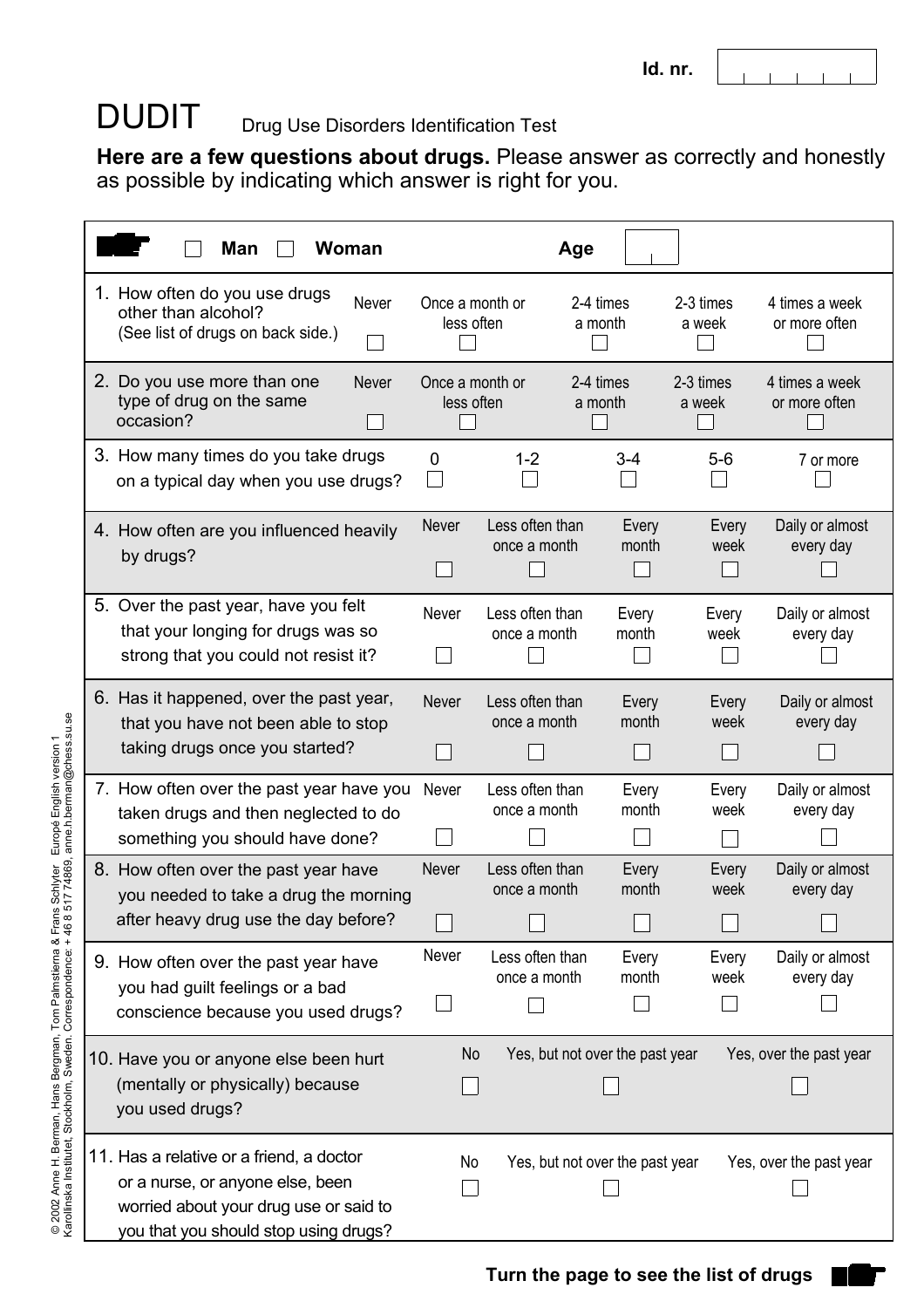# LIST OF DRUGS **(Note! Not alcohol!)**

| <b>Cannabis</b>               | <b>Amphetamines</b>                                                                    | Cocaine                             | <b>Opiates</b>                   | <b>Hallucinogens</b>                                                                                                                            | Solvents/inhalants                                                        | <b>GHB and others</b>                                                                                                       |
|-------------------------------|----------------------------------------------------------------------------------------|-------------------------------------|----------------------------------|-------------------------------------------------------------------------------------------------------------------------------------------------|---------------------------------------------------------------------------|-----------------------------------------------------------------------------------------------------------------------------|
| Marijuana<br>Hash<br>Hash oil | Methamphetamine<br>Phenmetraline<br>Khat<br>Betel nut<br>Ritaline<br>(Methylphenidate) | Crack<br>Freebase<br>Coca<br>leaves | Smoked heroin<br>Heroin<br>Opium | Ecstasy<br>LSD (Lisergic acid)<br>Mescaline<br>Peyote<br>PCP, angel dust<br>(Phencyclidine)<br>Psilocybin<br><b>DMT</b><br>(Dimethyltryptamine) | Thinner<br>Trichlorethylene<br>Gasoline/petrol<br>Gas<br>Solution<br>Glue | <b>GHB</b><br>Anabolic steroids<br>Laughing gas<br>(Halothane)<br>Amyl nitrate<br>(Poppers)<br>Anticholinergic<br>compounds |

# PILLS – MEDICINES

### Pills count as drugs when you take

- more of them or take them more often than the doctor has prescribed for you
- pills because you want to have fun, feel good, get "high", or wonder what sort of effect they have on you
- pills that you have received from a relative or a friend
- pills that you have bought on the "black market" or stolen

#### SLEEPING PILLS/SEDATIVES | PAINKILLERS

| Alprazolam          | Glutethimide     | Rohypnol        | Actig            | Durogesic      | OxyNorm        |
|---------------------|------------------|-----------------|------------------|----------------|----------------|
| Amobarbital         | Halcion          | Secobarbital    | Coccilana-Etyfin | Fentanyl       | Panocod        |
| Apodorm             | Heminevrin       | Sobril          | Citodon          | Ketodur        | Panocod forte  |
| Apozepam            | <b>Iktorivil</b> | Sonata          | Citodon forte    | Ketogan        | Paraflex comp  |
| Aprobarbital        | Imovane          | Stesolid        | Dexodon          | Kodein         | Somadril       |
| <b>Butabarbital</b> | Mephobarbital    | <b>Stilnoct</b> | Depolan          | <b>Maxidon</b> | Spasmofen      |
| <b>Butalbital</b>   | Meprobamate      | <b>Talbutal</b> | Dexofen          | Metadon        | <b>Subutex</b> |
| Chloral hydrate     | Methaqualone     | Temesta         | <b>Dilaudid</b>  | Morfin         | Temgesic       |
| Diazepam            | Methohexital     | Thiamyal        | Distalgesic      | Nobligan       | Tiparol        |
| Dormicum            | Mogadon          | Thiopental      | Dolcontin        | <b>Norflex</b> | Tradolan       |
| Ethcholorvynol      | Nitrazepam       | Triazolam       | <b>Doleron</b>   | Norgesic       | Tramadul       |
| Fenemal             | Oxascand         | Xanor           | Dolotard         | Opidol         | Treo comp      |
| Flunitrazepam       | Pentobarbital    | Zopiklon        | Doloxene         | OxyContin      |                |
| Fluscand            | Phenobarbital    |                 |                  |                |                |
|                     |                  |                 |                  |                |                |

Pills do NOT count as drugs if they have been prescribed by a doctor and you take them in the prescribed dosage.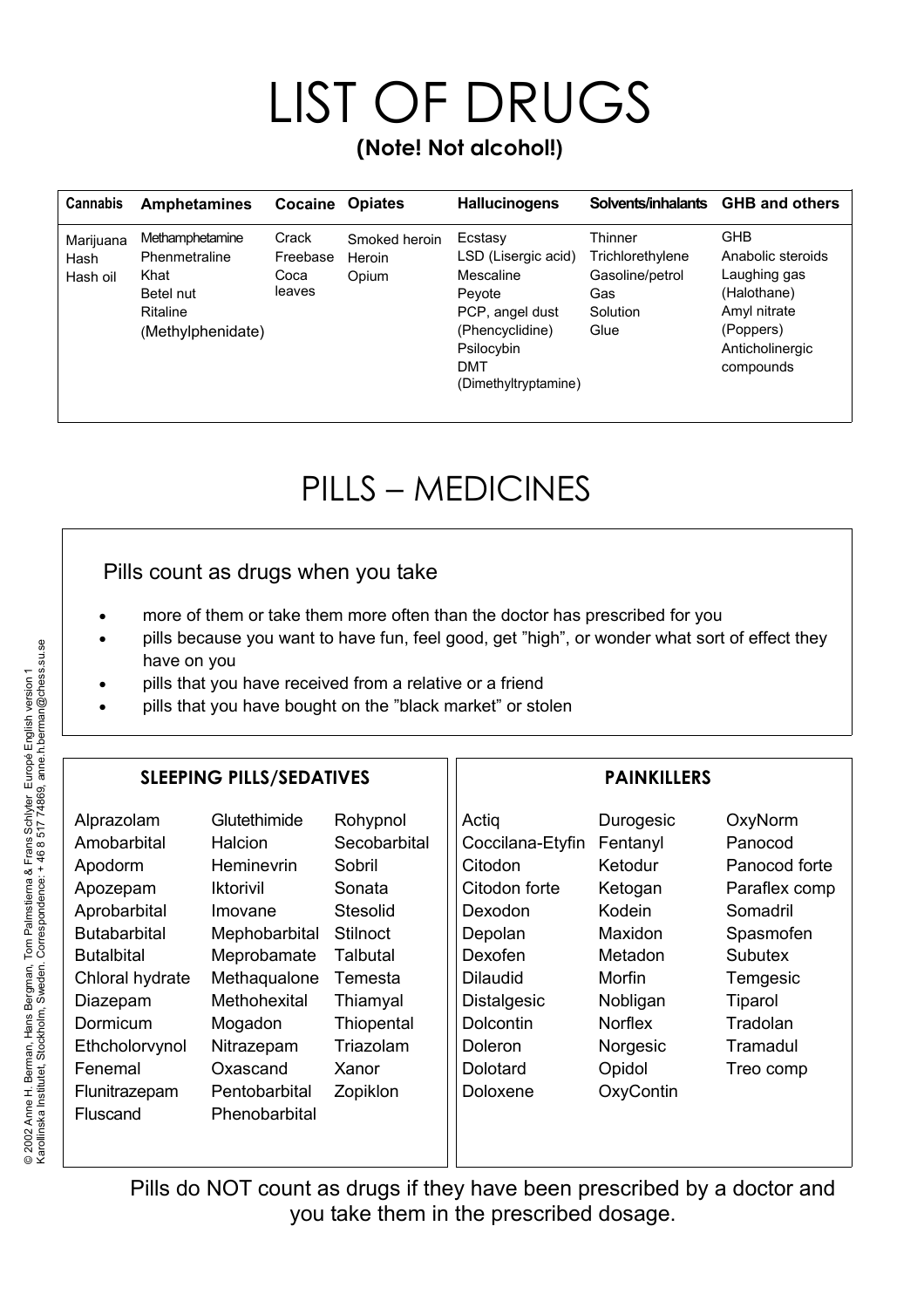### **Appendix 2**

T-score values for the DUDIT, men and women from the general Swedish population (n=1109).

| <b>DUDIT</b><br>score |        |        | <b>T-scores for men</b> | <b>T-scores for women</b> |        |        |          |          |
|-----------------------|--------|--------|-------------------------|---------------------------|--------|--------|----------|----------|
|                       | 16-25  | 26-45  | 45 years                | All ages                  | 16-25  | 26-45  | 45 years | All ages |
|                       | years  | years  | or older                |                           | years  | years  | or older |          |
| 0                     | 47.93  | 48.22  | 49.07                   | 48.47                     | 48.75  | 48.89  | 49.10    | 49.06    |
| 1                     | 51.21  | 51.67  | 54.97                   | 52.55                     | 59.36  | 65.70  | 118.07   | 67.41    |
| $\overline{2}$        | 54.49  | 55.12  | 60.87                   | 56.63                     | 69.98  | 82.50  |          | 85.76    |
| 3                     | 57.77  | 58.57  | 66.77                   | 60.71                     | 80.59  | 99.31  |          | 104.11   |
| 4                     | 61.06  | 62.01  | 72.67                   | 64.80                     | 91.21  | 116.12 |          |          |
| 5                     | 64.34  | 65.46  | 78.57                   | 68.88                     | 101.83 |        |          |          |
| 6                     | 67.62  | 68.91  | 84.47                   | 72.96                     |        |        |          |          |
| $\overline{7}$        | 70.91  | 72.36  | 90.37                   | 77.04                     |        |        |          |          |
| 8                     | 74.19  | 75.81  | 96.27                   | 81.12                     |        |        |          |          |
| $\boldsymbol{9}$      | 77.47  | 79.26  | 102.17                  | 85.20                     |        |        |          |          |
| 10                    | 80.76  | 82.70  |                         | 89.29                     |        |        |          |          |
| 11                    | 84.04  | 86.15  |                         | 93.37                     |        |        |          |          |
| 12                    | 87.32  | 89.60  |                         | 97.45                     |        |        |          |          |
| 13                    | 90.60  | 93.05  |                         | 101.53                    |        |        |          |          |
| 14                    | 93.89  | 96.50  |                         |                           |        |        |          |          |
| 15                    | 97.17  | 99.94  |                         |                           |        |        |          |          |
| 16                    | 100.45 | 103.39 |                         |                           |        |        |          |          |